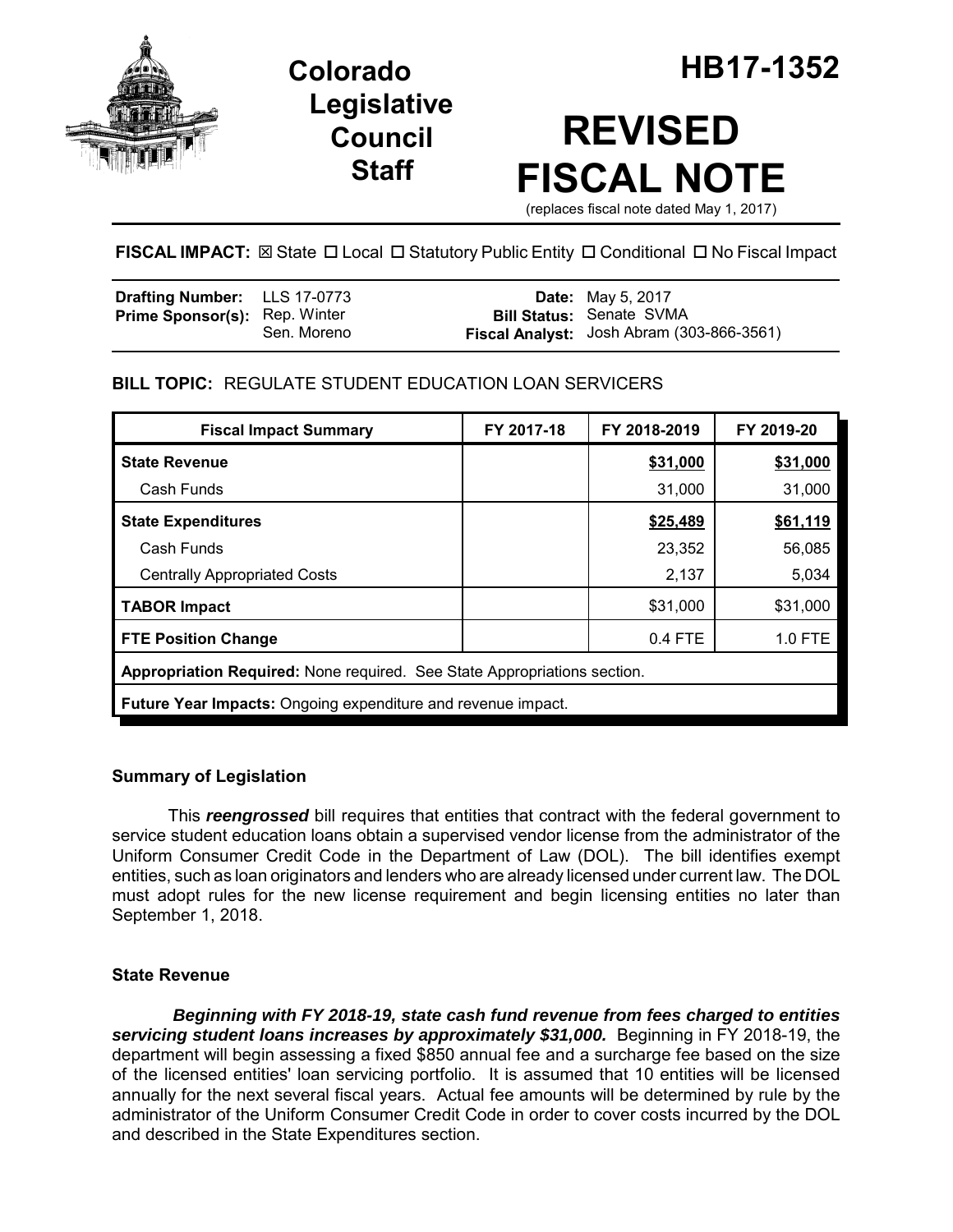May 5, 2017

## **TABOR Impact**

This bill increases state cash fund revenue from fees, which will increase the amount of money required to be refunded under TABOR for FY 2018-19. TABOR refunds are paid out of the General Fund. Since the bill increases the TABOR refund obligation without a corresponding change in General Fund revenue, the amount of money available in the General Fund for the budget will decrease by an identical amount.

#### **State Expenditures**

*Beginning in FY 2018-19, the bill increases state cash fund expenditures by \$25,489 and 0.4 FTE. For FY 2019-20, increased expenditures are \$61,119 and 1.0 FTE.* Expenditures are in the DOL from the Uniform Consumer Credit Code Cash Fund.

In FY 2018-19, the department requires 0.4 FTE Administrative Assistant III to adopt rules for the licensing program, provide outreach and technical support, verify participant eligibility, and to prepare to issue vendor licenses by September 1. Beginning with FY 2019-20, personal service needs increase to 1.0 FTE for the department to conduct annual audits to ensure regulatory requirements are being met by the newly licensed community. The department will also have increased workload to investigate and respond to complaints.

*Centrally appropriated costs.* Pursuant to a Joint Budget Committee policy, certain costs associated with this bill are addressed through the annual budget process and centrally appropriated in the Long Bill or supplemental appropriations bills, rather than in this bill. The centrally appropriated costs subject to this policy are estimated in the fiscal note for informational purposes and summarized in Table 2.

| Table 2. Centrally Appropriated Costs Under HB17-1352                |            |            |  |  |  |
|----------------------------------------------------------------------|------------|------------|--|--|--|
| <b>Cost Components</b>                                               | FY 2018-19 | FY 2019-20 |  |  |  |
| Employee Insurance (Health, Life, Dental, and Short-term Disability) | \$78       | \$188      |  |  |  |
| Supplemental Employee Retirement Payments                            | 2.059      | 4,940      |  |  |  |
| <b>TOTAL</b>                                                         | \$2,137    | \$5,128    |  |  |  |

#### **Effective Date**

The bill takes effect September 1, 2018, if no referendum petition is filed, and applies to conduct occurring on or after that date.

#### **State Appropriations**

Since the bill is not effective until September 1, 2018, no appropriation is necessary for FY 2017-18. New expenditures will begin in FY 2018-19. The Department of Law has unexpended reserves in the Uniform Consumer Credit Cash Fund. As such, the department may seek spending authority for these resources beginning with FY 2018-19, to assist with implementation of the bill.